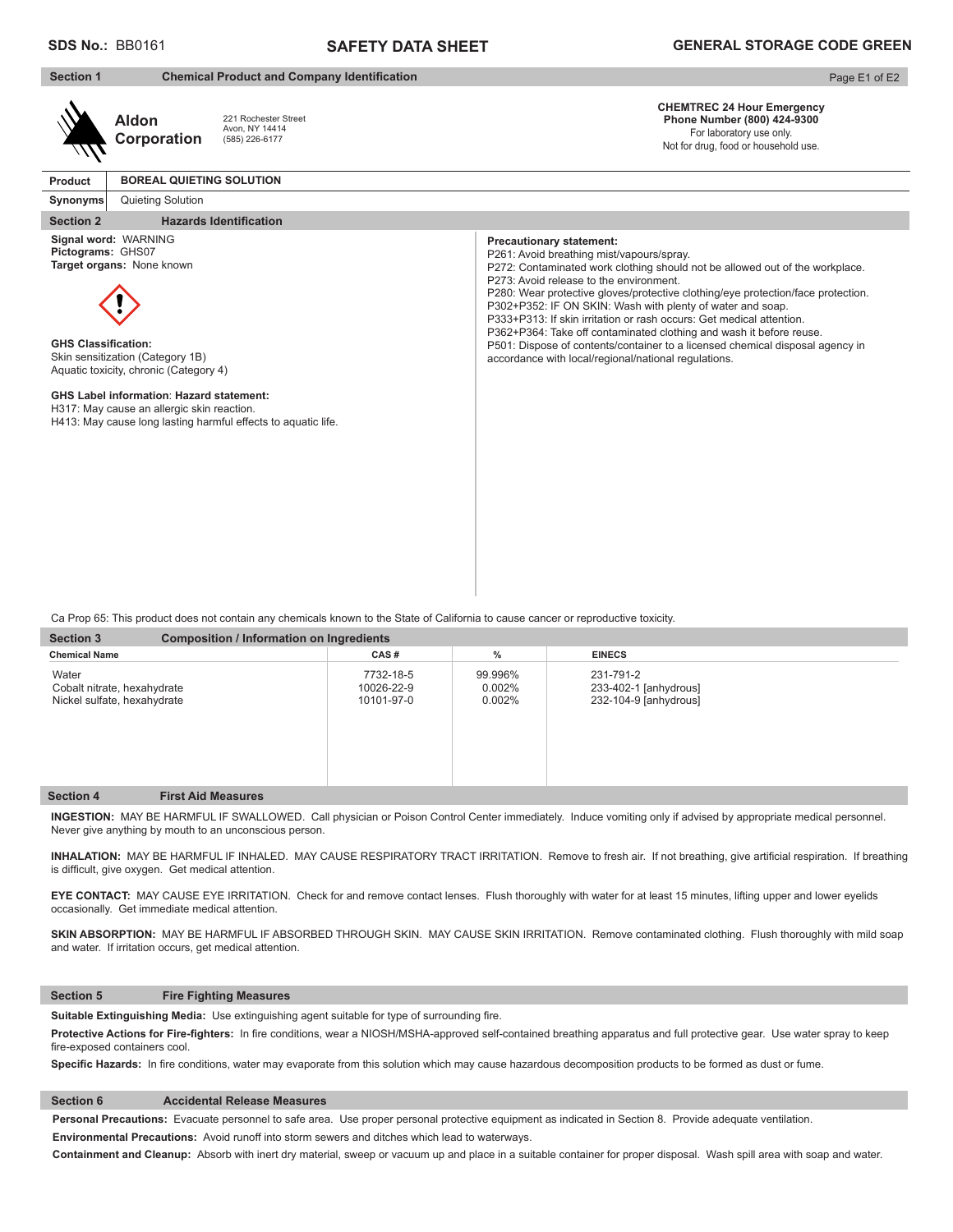#### **Section 7 Handling & Storage**  Page E2 of E2 **Precautions for Safe Handling:** Read label on container before using. Do not wear contact lenses when working with chemicals. Keep out of reach of children. Avoid

contact with eyes, skin and clothing. Do not inhale vapors, spray or mist. Use with adequate ventilation. Avoid ingestion. Wash thoroughly after handling. Remove and wash clothing before reuse.

**Conditions for Safe Storage:** Store in a cool, well-ventilated area away from incompatible substances.

| <b>Section 8</b>        | <b>Exposure Controls / Personal Protection</b> |                                 |                   |                                                                                            |  |
|-------------------------|------------------------------------------------|---------------------------------|-------------------|--------------------------------------------------------------------------------------------|--|
| <b>Exposure Limits:</b> | <b>Chemical Name</b>                           | <b>ACGIH (TLV)</b>              | <b>OSHA (PEL)</b> | <b>NIOSH (REL)</b>                                                                         |  |
|                         | Cobalt and inorganic compounds, as Co          | TWA: 0.2 mg/m <sup>3</sup> (A3) |                   | TWA: 0.1 mg/m <sup>3</sup> metal dust & fume TWA: 0.05 mg/m <sup>3</sup> metal dust & fume |  |

Engineering controls: Facilities storing or utilizing this material should be equipped with an eyewash facility and a safety shower and fire extinguishing material. Personnel should wear safety glasses, goggles, or faceshield, lab coat or apron, appropriate protective gloves. Use adequate ventilation to keep airborne concentrations low. **Respiratory protection:** None should be needed in normal laboratory handling at room temperatures. If misty conditions prevail, work in fume hood or wear a NIOSH/MSHA-

| approved respirator.                                                                                                                                                                                                                                                                                                                                                                                                                                                                                                           |                                                                                                                                                                                                                                                                                                                                                                                                                                                                                                                                                                                                                                                                                                                                                                                                                                                                                                                                                                                                                                                                                                                                                                                                                                                                                                                                                                                                                                                                                         |                                                                                                         |                                                                                                                                                                                                                                                                                  |                                                                |                      |                                                                                                                                                      |                                                                                                                                                                                                                                                                                                                                                                                                              |
|--------------------------------------------------------------------------------------------------------------------------------------------------------------------------------------------------------------------------------------------------------------------------------------------------------------------------------------------------------------------------------------------------------------------------------------------------------------------------------------------------------------------------------|-----------------------------------------------------------------------------------------------------------------------------------------------------------------------------------------------------------------------------------------------------------------------------------------------------------------------------------------------------------------------------------------------------------------------------------------------------------------------------------------------------------------------------------------------------------------------------------------------------------------------------------------------------------------------------------------------------------------------------------------------------------------------------------------------------------------------------------------------------------------------------------------------------------------------------------------------------------------------------------------------------------------------------------------------------------------------------------------------------------------------------------------------------------------------------------------------------------------------------------------------------------------------------------------------------------------------------------------------------------------------------------------------------------------------------------------------------------------------------------------|---------------------------------------------------------------------------------------------------------|----------------------------------------------------------------------------------------------------------------------------------------------------------------------------------------------------------------------------------------------------------------------------------|----------------------------------------------------------------|----------------------|------------------------------------------------------------------------------------------------------------------------------------------------------|--------------------------------------------------------------------------------------------------------------------------------------------------------------------------------------------------------------------------------------------------------------------------------------------------------------------------------------------------------------------------------------------------------------|
| <b>Section 9</b><br><b>Physical &amp; Chemical Properties</b>                                                                                                                                                                                                                                                                                                                                                                                                                                                                  |                                                                                                                                                                                                                                                                                                                                                                                                                                                                                                                                                                                                                                                                                                                                                                                                                                                                                                                                                                                                                                                                                                                                                                                                                                                                                                                                                                                                                                                                                         |                                                                                                         |                                                                                                                                                                                                                                                                                  |                                                                |                      |                                                                                                                                                      |                                                                                                                                                                                                                                                                                                                                                                                                              |
| Appearance: Liquid. Greenish-blue.<br><b>Odor:</b> No odor.<br><b>Odor threshold:</b> Data not available.<br>pH: Data not available.<br>Flash point: Data not available                                                                                                                                                                                                                                                                                                                                                        | Melting / Freezing point: Approximately 0°C (32°F) (water)<br>Boiling point: Approximately 100°C (212°F) (water)                                                                                                                                                                                                                                                                                                                                                                                                                                                                                                                                                                                                                                                                                                                                                                                                                                                                                                                                                                                                                                                                                                                                                                                                                                                                                                                                                                        |                                                                                                         | <b>Evaporation rate (Water = 1): &lt;1</b><br>Flammability (solid/gas): Data not available.<br>Explosion limits: Lower / Upper: Data not available<br>Vapor pressure (mm Hg): 14 (water)<br>Vapor density $(Air = 1): 0.7$ (water)<br><b>Solubility(ies):</b> Complete in water. | Relative density (Specific gravity): Approximately 1.0 (water) |                      | Partition coefficient: Data not available<br>Viscosity: Data not available.<br><b>Molecular formula: Mixture</b><br><b>Molecular weight: Mixture</b> | Auto-ignition temperature: Data not available<br>Decomposition temperature: Data not available.                                                                                                                                                                                                                                                                                                              |
| <b>Section 10</b>                                                                                                                                                                                                                                                                                                                                                                                                                                                                                                              | <b>Stability &amp; Reactivity</b>                                                                                                                                                                                                                                                                                                                                                                                                                                                                                                                                                                                                                                                                                                                                                                                                                                                                                                                                                                                                                                                                                                                                                                                                                                                                                                                                                                                                                                                       |                                                                                                         |                                                                                                                                                                                                                                                                                  |                                                                |                      |                                                                                                                                                      |                                                                                                                                                                                                                                                                                                                                                                                                              |
|                                                                                                                                                                                                                                                                                                                                                                                                                                                                                                                                | <b>Chemical stability: Stable</b><br>Hazardous polymerization: Will not occur.<br><b>Conditions to avoid:</b> Excessive temperatures which cause evaporation.<br>Incompatible materials: Strong oxidizers.<br>Hazardous decomposition products: Carbon oxides.                                                                                                                                                                                                                                                                                                                                                                                                                                                                                                                                                                                                                                                                                                                                                                                                                                                                                                                                                                                                                                                                                                                                                                                                                          |                                                                                                         |                                                                                                                                                                                                                                                                                  |                                                                |                      |                                                                                                                                                      |                                                                                                                                                                                                                                                                                                                                                                                                              |
| <b>Section 11</b>                                                                                                                                                                                                                                                                                                                                                                                                                                                                                                              | <b>Toxicological Information</b>                                                                                                                                                                                                                                                                                                                                                                                                                                                                                                                                                                                                                                                                                                                                                                                                                                                                                                                                                                                                                                                                                                                                                                                                                                                                                                                                                                                                                                                        |                                                                                                         |                                                                                                                                                                                                                                                                                  |                                                                |                      |                                                                                                                                                      |                                                                                                                                                                                                                                                                                                                                                                                                              |
| not available. Exercise appropriate procedures to minimize potential hazards.                                                                                                                                                                                                                                                                                                                                                                                                                                                  | Acute toxicity: Cobalt nitrate: Oral-rat LD50: 691 mg/kg;<br>Skin corrosion/irritation: Data not available<br>Serious eye damage/irritation: Data not available<br>Respiratory or skin sensitization: Data not available<br>Germ cell mutagenicity: Data not available<br>Carcinogenity: Data not available<br>NTP: No component of this product present at levels greater than or equal to 0.1% is identified as a known or anticipated carcinogen by NTP.<br>IARC classified: Group 3: Not classifiable as to its carcinogenicity to humans.<br>OSHA: No component of this product present at levels greater than or equal to 0.1% is identified as a carcinogen or potential carcinogen by OSHA.<br>Ca Prop 65: This product does not contain any chemicals known to the State of California to cause cancer or reproductive toxicity.<br>Reproductive toxicity: Data not available<br><b>STOT-single exposure:</b> Data not available<br>STOT-repeated exposure: Data not available<br>Aspiration hazard: Data not available<br><b>Potential health effects:</b><br>Inhalation: May be harmful by inhalation.<br>Ingestion: May be harmful if swallowed.<br>Skin: Contact with may cause irritation. Repeated or prolonged contact may cause sensitization.<br>Eyes: Contact with may cause irritation.<br>Signs and symptoms of exposure: To the best of our knowledge the chemical, physical and toxicological properties have not been thoroughly investigated. Specific data is |                                                                                                         |                                                                                                                                                                                                                                                                                  |                                                                |                      |                                                                                                                                                      |                                                                                                                                                                                                                                                                                                                                                                                                              |
|                                                                                                                                                                                                                                                                                                                                                                                                                                                                                                                                | Additional information: RTECS #: Data not available                                                                                                                                                                                                                                                                                                                                                                                                                                                                                                                                                                                                                                                                                                                                                                                                                                                                                                                                                                                                                                                                                                                                                                                                                                                                                                                                                                                                                                     |                                                                                                         |                                                                                                                                                                                                                                                                                  |                                                                |                      |                                                                                                                                                      |                                                                                                                                                                                                                                                                                                                                                                                                              |
| <b>Section 12</b><br><b>Ecological Information</b><br>Toxicity to fish: No data available<br>Toxicity to daphnia and other aquatic invertebrates: No data available<br>Toxicity to algae: No data available<br>Persistence and degradability: No data available<br>Bioaccumulative potential: No data available<br>Mobility in soil: No data available<br>PBT and vPvB assessment: No data available<br>Other adverse effects: An environmental hazard cannot be excluded in the event of unprofessional handling or disposal. |                                                                                                                                                                                                                                                                                                                                                                                                                                                                                                                                                                                                                                                                                                                                                                                                                                                                                                                                                                                                                                                                                                                                                                                                                                                                                                                                                                                                                                                                                         |                                                                                                         |                                                                                                                                                                                                                                                                                  |                                                                |                      |                                                                                                                                                      |                                                                                                                                                                                                                                                                                                                                                                                                              |
| <b>Section 13</b>                                                                                                                                                                                                                                                                                                                                                                                                                                                                                                              | <b>Disposal Considerations</b>                                                                                                                                                                                                                                                                                                                                                                                                                                                                                                                                                                                                                                                                                                                                                                                                                                                                                                                                                                                                                                                                                                                                                                                                                                                                                                                                                                                                                                                          |                                                                                                         |                                                                                                                                                                                                                                                                                  |                                                                |                      |                                                                                                                                                      |                                                                                                                                                                                                                                                                                                                                                                                                              |
|                                                                                                                                                                                                                                                                                                                                                                                                                                                                                                                                | These disposal guidelines are intended for the disposal of catalog-size quantities only. Federal regulations may apply to empty container. State and/or local<br>regulations may be different. Dispose of in accordance with all local, state and federal regulations or contract with a licensed chemical disposal agency.                                                                                                                                                                                                                                                                                                                                                                                                                                                                                                                                                                                                                                                                                                                                                                                                                                                                                                                                                                                                                                                                                                                                                             |                                                                                                         |                                                                                                                                                                                                                                                                                  |                                                                |                      |                                                                                                                                                      |                                                                                                                                                                                                                                                                                                                                                                                                              |
| <b>Section 14</b>                                                                                                                                                                                                                                                                                                                                                                                                                                                                                                              | Transport Information (US DOT / CANADA TDG)                                                                                                                                                                                                                                                                                                                                                                                                                                                                                                                                                                                                                                                                                                                                                                                                                                                                                                                                                                                                                                                                                                                                                                                                                                                                                                                                                                                                                                             |                                                                                                         |                                                                                                                                                                                                                                                                                  |                                                                |                      |                                                                                                                                                      |                                                                                                                                                                                                                                                                                                                                                                                                              |
| <b>UN/NA number:</b> Not applicable<br>Hazard class: Not applicable<br><b>Exceptions:</b> Not applicable<br><b>Section 15</b>                                                                                                                                                                                                                                                                                                                                                                                                  |                                                                                                                                                                                                                                                                                                                                                                                                                                                                                                                                                                                                                                                                                                                                                                                                                                                                                                                                                                                                                                                                                                                                                                                                                                                                                                                                                                                                                                                                                         | <b>Shipping name:</b> Not Regulated<br>Packing group: Not applicable<br>2012 ERG Guide # Not applicable |                                                                                                                                                                                                                                                                                  | Reportable Quantity: No                                        |                      |                                                                                                                                                      | <b>Marine pollutant: No</b>                                                                                                                                                                                                                                                                                                                                                                                  |
|                                                                                                                                                                                                                                                                                                                                                                                                                                                                                                                                | <b>Regulatory Information</b><br>A chemical is considered to be listed if the CAS number for the anhydrous form is on the Inventory list.                                                                                                                                                                                                                                                                                                                                                                                                                                                                                                                                                                                                                                                                                                                                                                                                                                                                                                                                                                                                                                                                                                                                                                                                                                                                                                                                               |                                                                                                         |                                                                                                                                                                                                                                                                                  |                                                                |                      |                                                                                                                                                      |                                                                                                                                                                                                                                                                                                                                                                                                              |
| Component                                                                                                                                                                                                                                                                                                                                                                                                                                                                                                                      |                                                                                                                                                                                                                                                                                                                                                                                                                                                                                                                                                                                                                                                                                                                                                                                                                                                                                                                                                                                                                                                                                                                                                                                                                                                                                                                                                                                                                                                                                         | <b>TSCA</b>                                                                                             | <b>CERLCA (RQ)</b>                                                                                                                                                                                                                                                               | <b>RCRA code</b>                                               | <b>DSL</b>           | <b>NDSL</b>                                                                                                                                          |                                                                                                                                                                                                                                                                                                                                                                                                              |
| Cobaltous nitrate hexhydrate (0.002%)<br>Nickel sulfate (0.002%)                                                                                                                                                                                                                                                                                                                                                                                                                                                               |                                                                                                                                                                                                                                                                                                                                                                                                                                                                                                                                                                                                                                                                                                                                                                                                                                                                                                                                                                                                                                                                                                                                                                                                                                                                                                                                                                                                                                                                                         | Listed<br>Listed                                                                                        | Not listed<br>Not listed                                                                                                                                                                                                                                                         | D001<br>Not listed                                             | Not listed<br>Listed | Not listed<br>Not listed                                                                                                                             |                                                                                                                                                                                                                                                                                                                                                                                                              |
| <b>Section 16</b>                                                                                                                                                                                                                                                                                                                                                                                                                                                                                                              | <b>Other Information</b>                                                                                                                                                                                                                                                                                                                                                                                                                                                                                                                                                                                                                                                                                                                                                                                                                                                                                                                                                                                                                                                                                                                                                                                                                                                                                                                                                                                                                                                                |                                                                                                         |                                                                                                                                                                                                                                                                                  |                                                                |                      |                                                                                                                                                      |                                                                                                                                                                                                                                                                                                                                                                                                              |
| ERG: Emergency Response Guidebook.                                                                                                                                                                                                                                                                                                                                                                                                                                                                                             | IARC: International Agency for Research on Cancer, OSHA: Occupational Safety and Health Administration, STOT: Specific Target Organ Toxicity, SE: Single Exposure, RE: Repeated Exposure,                                                                                                                                                                                                                                                                                                                                                                                                                                                                                                                                                                                                                                                                                                                                                                                                                                                                                                                                                                                                                                                                                                                                                                                                                                                                                               |                                                                                                         |                                                                                                                                                                                                                                                                                  |                                                                |                      |                                                                                                                                                      | The information contained herein is furnished without warranty of any kind. Employers should use this information only as a supplement to other information gathered by them and must make indepen-<br>dent determinations of suitability and completeness of information from all sources to assure proper use of these materials and the safety and health of employees. NTP: National Toxicology Program, |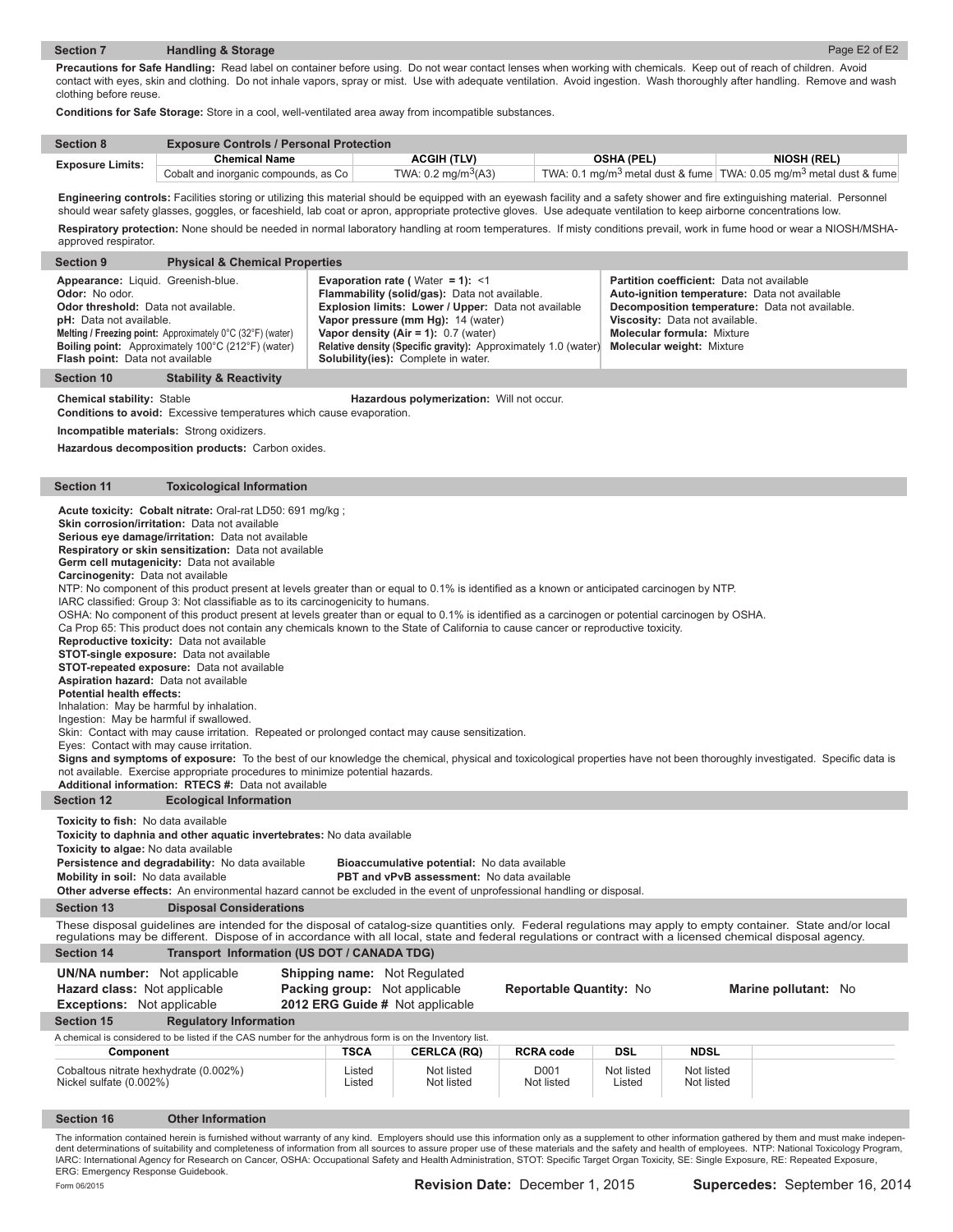#### **FICHE DE DONNÉES DE SÉCURITÉ SDS No.:** BB0161 **GÉNÉRAL CODE D'ENTREPOSAGE VERT**

| <b>Section 1</b>    | L'identification de produit chimique et de compagnie                                                                                                                                                                                                                                                                                                                         | Page F1 of F2                                                                                                                                                                                                                                                                                                                                                                                                                                                                                                                                                                                                                                                                                                                                                                           |
|---------------------|------------------------------------------------------------------------------------------------------------------------------------------------------------------------------------------------------------------------------------------------------------------------------------------------------------------------------------------------------------------------------|-----------------------------------------------------------------------------------------------------------------------------------------------------------------------------------------------------------------------------------------------------------------------------------------------------------------------------------------------------------------------------------------------------------------------------------------------------------------------------------------------------------------------------------------------------------------------------------------------------------------------------------------------------------------------------------------------------------------------------------------------------------------------------------------|
|                     | 221 Rochester Street<br><b>Aldon</b><br>Avon, NY 14414<br>Corporation<br>(585) 226-6177                                                                                                                                                                                                                                                                                      | <b>CHEMTREC 24 Numéros De Téléphone</b><br>De Secours D'Heure (800) 424-9300<br>Pour l'usage de laboratoire seulement.<br>Pas pour l'usage de drogue, de nourriture<br>ou de ménage.                                                                                                                                                                                                                                                                                                                                                                                                                                                                                                                                                                                                    |
| Produit             | <b>BOREAL APAISEMENT DE LA SOLUTION</b>                                                                                                                                                                                                                                                                                                                                      |                                                                                                                                                                                                                                                                                                                                                                                                                                                                                                                                                                                                                                                                                                                                                                                         |
| Synonymes           | Apaisement de la solution                                                                                                                                                                                                                                                                                                                                                    |                                                                                                                                                                                                                                                                                                                                                                                                                                                                                                                                                                                                                                                                                                                                                                                         |
| <b>Section 2</b>    | <b>Identification De Risques</b>                                                                                                                                                                                                                                                                                                                                             |                                                                                                                                                                                                                                                                                                                                                                                                                                                                                                                                                                                                                                                                                                                                                                                         |
| Pictogrammes: GHS07 | Mention d'avertissement: AVERTISSEMENT<br>Les organes cibles: Aucun connu<br><b>Classification par le GHS:</b><br>Skin sensitization (Catégorie 1B)<br>Aquatic toxicity, chronic (Catégorie 4)<br>Renseignements sur l'étiquette GHS: Mention de danger:<br>H317: Peut provoquer une allergie cutanée.<br>H413: Peut être nocif à long terme pour les organismes aquatiques. | Déclarations de précaution:<br>P261: Éviter de respirer les brouillards/vapeurs/aérosols.<br>P272: Les vêtements de travail contaminés ne devraient pas sortir du lieu de travail.<br>P273: Éviter le rejet dans l'environnement.<br>P280: Porter des gants de protection / des vêtements de protection / un équipement<br>de protection des yeux / du visage.<br>P302+P352: EN CAS DE CONTACT AVEC LA PEAU: Laver abondamment à l'eau et<br>du savon.<br>P333+P313: En cas d'irritation ou d'éruption cutanée: Obtenir des soins médicaux.<br>P362+P364; Enlever les vêtements contaminés et les laver avant réutilisation.<br>P501: Éliminer le contenu / récipient dans une agence agréée d'élimination chimique<br>conformément à la réglementation locale / régionale / nationale. |

CA Prop 65: Ce produit ne contient pas de produits chimiques connus à l'État de Californie pour causer le cancer ou de toxicité reproductive.

| <b>Section 3</b><br>Composition / Information Sur Des Ingrédients         |                                       |                                   |                                                         |  |  |
|---------------------------------------------------------------------------|---------------------------------------|-----------------------------------|---------------------------------------------------------|--|--|
| Nommé Chimique                                                            | # CAS                                 | $\frac{0}{0}$                     | <b>EINECS</b>                                           |  |  |
| L'eau<br>Nitrate de cobalt, hexahydrate<br>Sulfate de nickel, hexahydrate | 7732-18-5<br>10026-22-9<br>10101-97-0 | 99.996%<br>$0.002\%$<br>$0.002\%$ | 231-791-2<br>233-402-1 [anhydre]<br>232-104-9 [anhydre] |  |  |
| <b>Mesures De Premiers Soins</b><br><b>Section 4</b>                      |                                       |                                   |                                                         |  |  |

INGESTION: PEUT ÊTRE NOCIF EN CAS D'INGESTION. Appeler un médecin ou un centre antipoison immédiatement. Provoquer le vomissement seulement si elle est informée par le personnel compétent médicaux. Ne jamais rien donner par la bouche à une personne inconsciente.

**INHALATION:** PEUT ÊTRE NOCIF EN CAS D'INHALATION. PEUT CAUSER UNE IRRITATION DE LA VOIES RESPIRATOIRE. Sortir au grand air. Si elle ne respire pas, pratiquer la respiration artificielle. Si la respiration est difficile, donner de l'oxygène. Obtenir des soins médicaux.

**CONTACT AVEC LES YEUX:** PEUT CAUSER UNE IRRITATION DES YEUX. Vérifier et enlever les lentilles de contact. Rincer abondamment à l'eau pendant au moins 15 minutes, en soulevant les paupières inférieures et supérieures de temps en temps. Obtenez une attention médicale immédiate.

**ABSORPTION PAR LA PEAU:** PEUT ÊTRE NOCIF EN CAS D'ABSORPTION PAR LA PEAU. PEUT CAUSER UNE IRRITATION DE LA PEAU. Enlever les vêtements contaminés. Rincer soigneusement avec du savon doux et d'eau. En cas d'irritation, consulter un médecin.

#### **Section 5 Mesures De Lutte Contre l'Incendie**

**Moyens d'extinction:** Utiliser un agent extincteur approprié au type de feu environnant.

**Actions de protection pour les sapeurs-pompiers:** En cas d'incendie, porter un appareil respiratoire NIOSH / MSHA approuvé autonome et un équipement complet de protection. Utiliser un jet d'eau pour maintenir incendie refroidir les conteneurs exposés.

**Dangers spécifiques:** En cas de feu, de l'eau peut s'évaporer à partir de cette solution, qui peut causer les produits dangereux de décomposition à être formée comme poussière ou vapeur.

#### **Section 6 Mesures De Déchargement Accidentel**

Précautions personnelles: Évacuer le personnel vers la zone sûre. Utiliser un équipement de protection personnelle comme indiqué dans la Section 8. Assurer une ventilation adéquate. **Précautions environnementales:** Éviter tout ruissellement vers les égouts pluviaux et les fossés qui aboutissent aux voies navigables.

**Confinement et de nettoyage:** Absorber avec un matériau inerte, balayer à sec ou sous vide et placer dans un récipient approprié pour l'élimination. Laver la zone de déversement avec du savon et de l'eau.